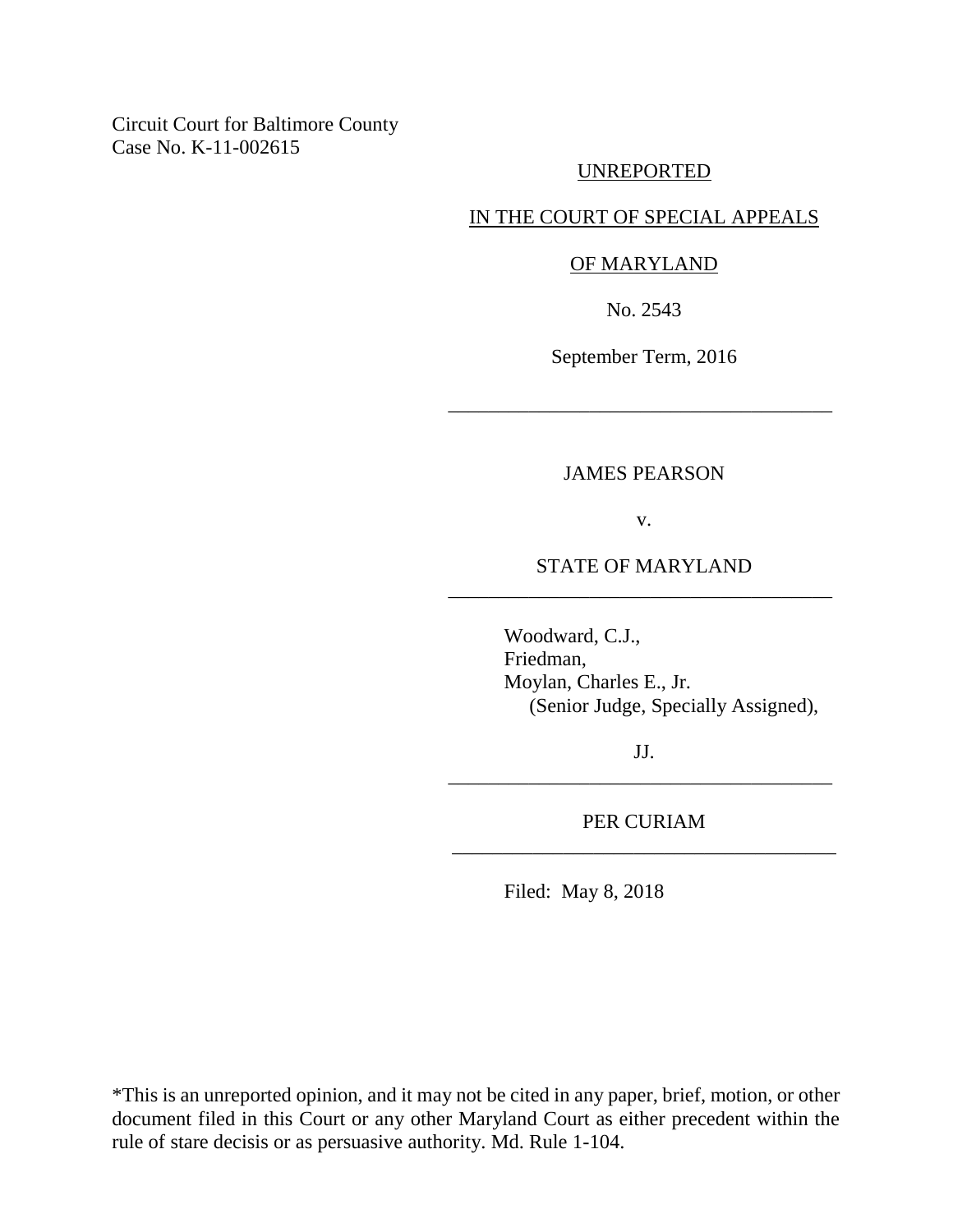In 2012, James Pearson, appellant, pled guilty to second-degree burglary in the Circuit Court for Baltimore County and was sentenced to five years' imprisonment, to run consecutive to any outstanding sentence. Five years later, he filed a motion to correct an illegal sentence in which he asserted that his sentence was ambiguous because, after the court imposed the term of imprisonment and ordered that it was to run consecutive to any outstanding sentence, it stated that the "sentence begins today." He argued, therefore, that his sentence should be run concurrent with, not consecutive to, the sentence he was serving when sentenced in this case. The circuit court denied the motion. For the reasons to be discussed, we affirm.

## **BACKGROUND**

On March 19, 2012, Pearson pled guilty to second-degree burglary. Before accepting the plea, the court agreed to sentence him to no more than five years' active imprisonment. Nothing was said on the record regarding whether those five years would run concurrent with or consecutive to any outstanding sentence.<sup>1</sup>

Sentencing was deferred until June 4, 2012. The transcript of the sentencing hearing reflects the following:

THE COURT: The Court's sentence is five years. I will recommend the residential substa – substance abuse treatment program at the D.O.C. **That sentence is consecutive to whatever sentence he is now serving or which**  has been imposed on him. I will refer any unpaid costs to the Central Collection Unit.

 $\overline{a}$ 

<sup>&</sup>lt;sup>1</sup> The second-degree burglary, of a church, occurred on or about August 4, 2010. Pearson was later identified as the perpetrator based on DNA evidence. When charged in this case, Pearson was incarcerated in an unrelated case.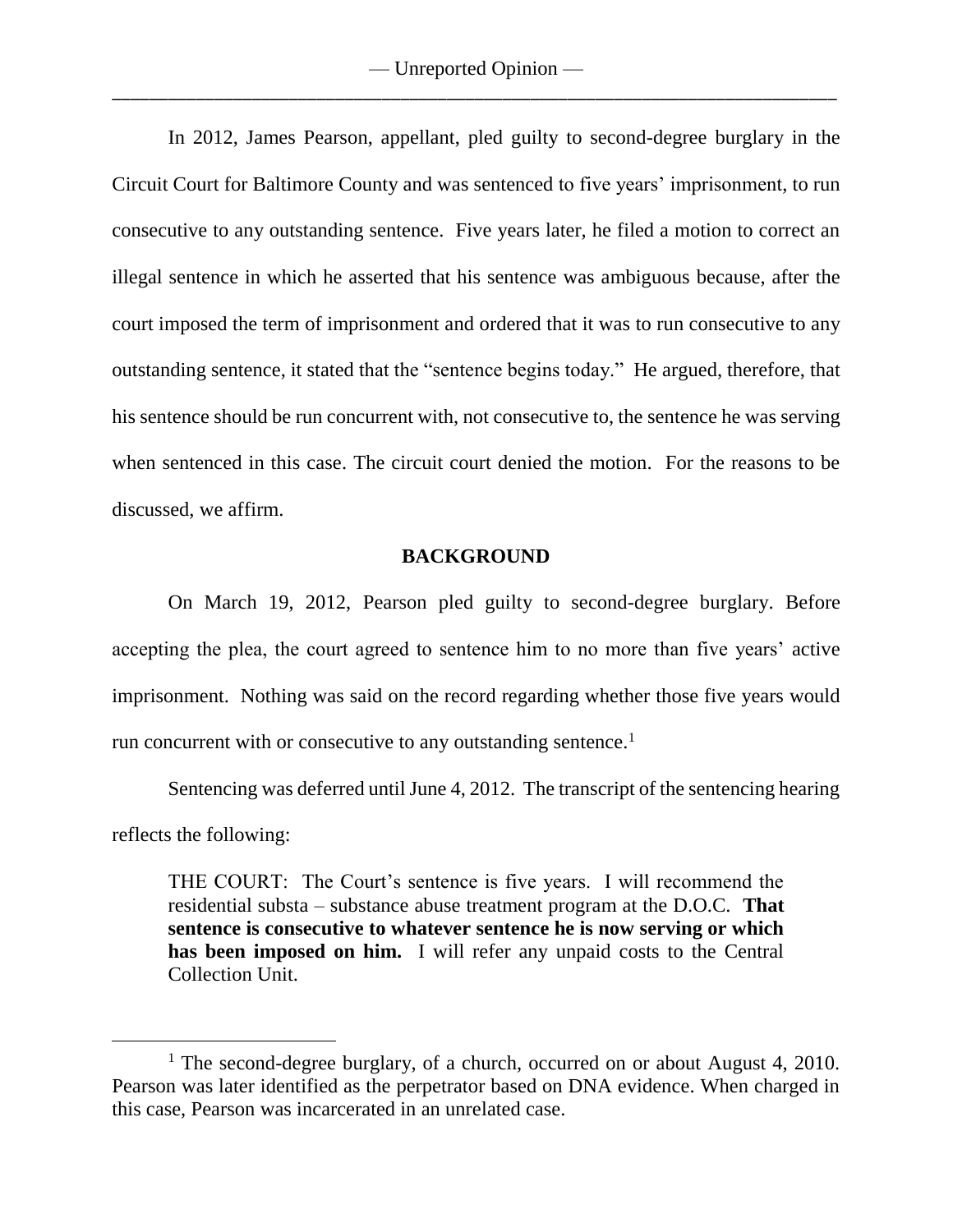[DEFENSE COUNSEL]: Your Honor would you back date that sentence to the date of the detainer [that] was lodged against him? Which I'm not quite sure when that is? It should be in the Court's file. Do you know when the detainer was lodged against you in this case?

PEARSON: (INAUDIBLE) –

[DEFENSE COUNSEL]: Well, she just gave you five years.

PEARSON: (INAUDIBLE) –

THE COURT: All right, that's a case  $-$ 

[DEFENSE COUNSEL]: I know that it was way before, it was before December  $15<sup>th</sup>$  of 2011.

THE COURT: Mr. Clerk, Mr. Barney can you tell when the detainer was lodged against Mr. Pearson? There's the warrant -

[DEFENSE COUNSEL]: She gave you five years (INAUDIBLE) –

PEARSON: (INAUDIBLE)

[DEFENSE COUNSEL]: I, I don't know, maybe.

THE COURT: Mr. Pearson, I'm sorry. All right, you do have thirty days in which to petition the Court of Special Appeals for Leave to Appeal what has happened to  $-$  here today. You have thirty days in which to ask three Judges of this Court to review your sentence. I would not be one of those Judges. Those Judges could increase your sentence to the maximum, they could leave it the same or they could decrease your sentence. You also have ninety days in which to file a Motion for Modification with the Court. You have to exercise all of those rights in writing, you have to file papers with the Court.

[DEFENSE COUNSEL]: Thank you Your Honor.

THE COURT: All right. We're looking to see about this start date, if we can tell when the detainer lodged?

PEARSON: Ms. Sowers –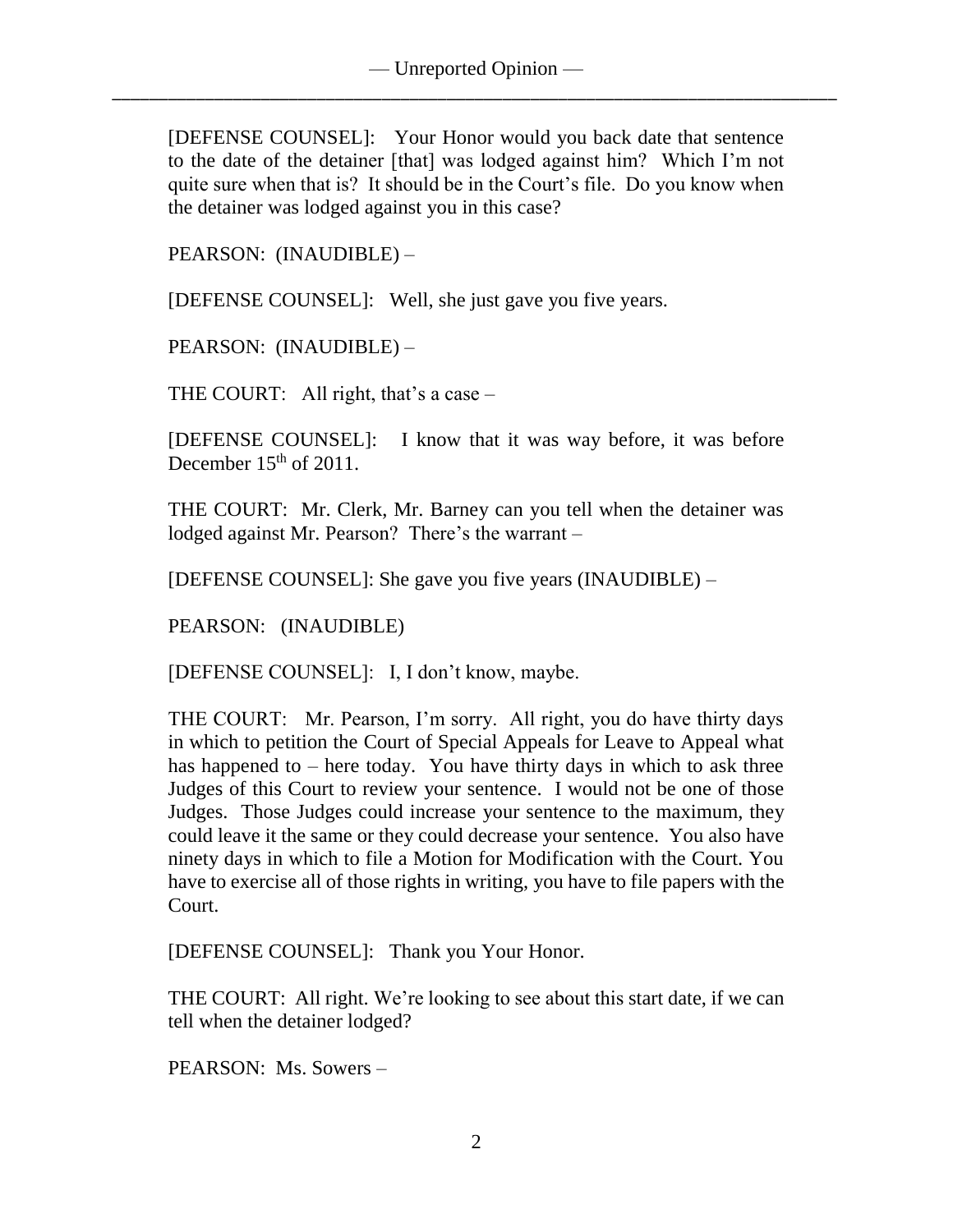[DEFENSE COUNSEL]: It's Souder.

PEARSON: Ms. Souders?

THE COURT: Yes, Mr. Pearson?

PEARSON: **You said five years consecutive?**

THE COURT: **Yes.**

PEARSON: **To what I'm already serving?**

THE COURT: **Correct.**

PEARSON: So, that's – I have eighteen years now?

THE COURT: Well, just five years on this sentence. I don't know what else you have done or for what else you've been sentenced.

PEARSON: That's eighteen years.

THE COURT: But hopefully you'll get treatment in the Division of Corrections. (PAUSE) –

THE CLERK: It looks like 1/19/2011.

THE COURT: 1/19/2011? All right. This – He was serving that other sentence at that time. **The sentence begins today**.

DEFENSE COUNSEL: Thank you Your Honor.

(Emphasis added.)

Both the docket entry and the commitment record reflect a sentence of five years' imprisonment, to run consecutive to any and all unserved Maryland sentences. The courtroom clerk's "work sheet" and the court's "report" to the county sheriff also stated that the sentence imposed was five years' imprisonment, "consecutive to any/all unserved Md. sentences." Pearson did not seek leave to appeal.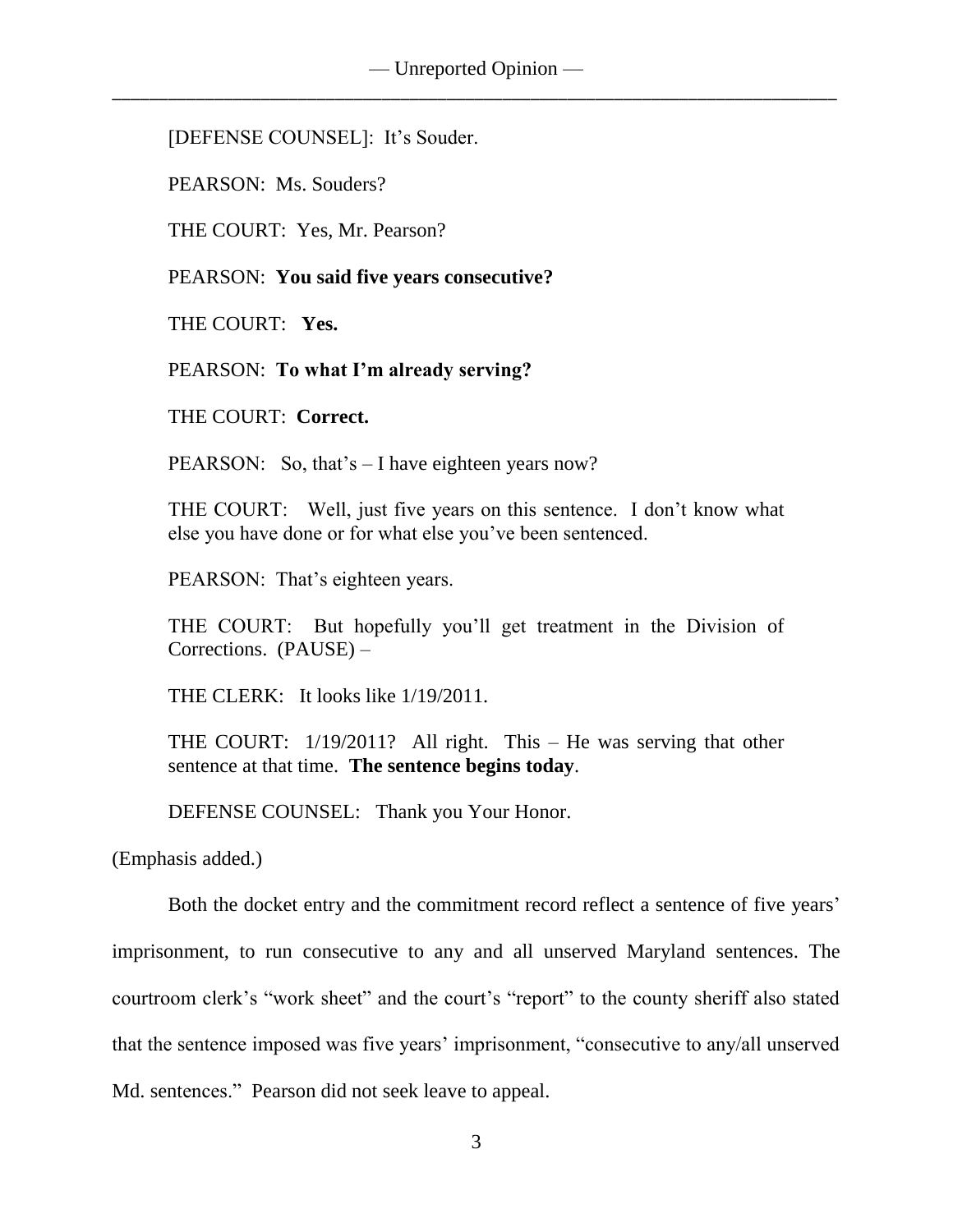More than two years after he was sentenced, Pearson sent a letter to the court. He informed the sentencing judge of various programs he had completed during his time in prison, claimed he had incurred no "infractions" while in prison, and asked the judge to consider a "modification" of his sentence. He reminded the judge that he had received "five years, and it is to run consecutive to all other sentences," and requested "relief in the form of a concurrent sentence." The court treated the letter as a motion for modification of sentence and denied it.

In May 2016, Pearson sent another letter to the sentencing judge in which he asserted that his commitment record did not reflect that his sentence was to "start that exact day of my hearing 6/04/12." He asked the judge "to correct this mistake between commitment and the judges' orders." The court treated his letter as a motion to correct the commitment record and in a three-page order filed on June 3, 2016, denied relief*.* The court concluded that the commitment record "correctly reflects the court's pronouncements on the record" that Pearson's sentence "is to be served consecutively to the last sentence to expire of all outstanding and unserved Maryland sentences." The court found that its "comment" made at sentencing that "the sentence begins today" "was clearly not a retraction of the court's earlier unequivocal pronouncements that the Defendant's 5-year sentence was to run consecutively," but rather "was an indication that the Defendant was not entitled to any credit for time already served." The court also noted that the commitment record included 419 days credit for time served before sentencing, which the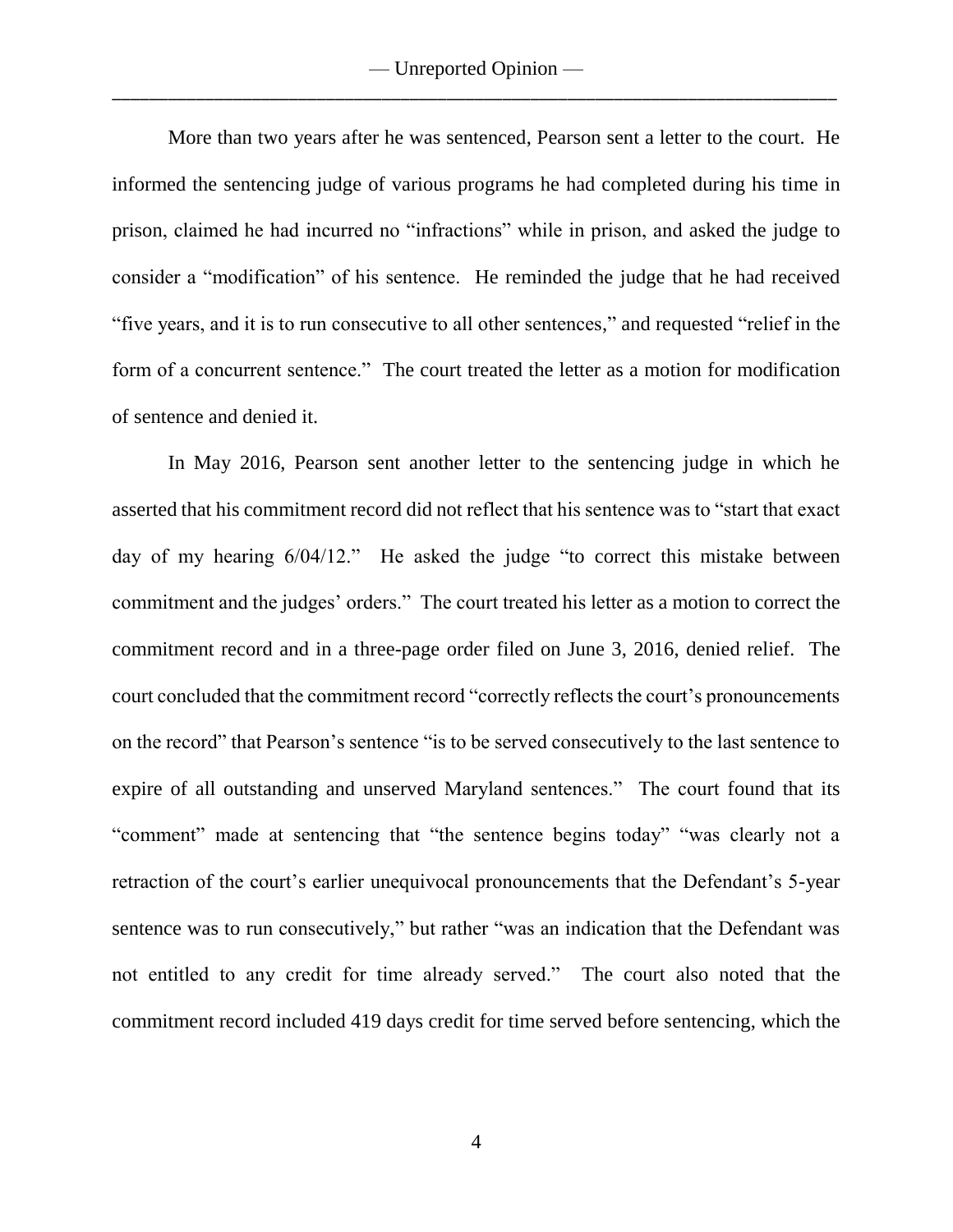court determined was an error made in Pearson's favor. 2 In short, the court concluded that the commitment record correctly reflected that Pearson's sentence was to run consecutively to all outstanding Maryland sentences. Pearson did not appeal that order.

In January 2017, Pearson filed a motion to correct an illegal sentence pursuant to Rule  $4-345(a)$ .<sup>3</sup> He argued that his sentence was illegal because "a sentence cannot have a start date of June 4, 2012 [date of imposition] and be consecutive to another sentence regardless of what [the sentencing judge] may have intended." He pointed out that any ambiguity in a sentence must be resolved in the defendant's favor and, accordingly, argued that his sentence must be corrected to reflect that it began when imposed and thus was run concurrently with any other sentence he was then serving. The court denied the motion "for the reasons stated" in its order denying Pearson's request to correct the commitment record. Pearson then noted this timely appeal.

#### **DISCUSSION**

Pearson continues to maintain that the sentencing judge's final comment that "the 'sentence begins today' created at least an ambiguity and, even if the court intended [that statement] to be a denial of credit for time served before sentencing, that subjective

 $\overline{a}$ 

 $2$  The court concluded that when it sentenced Pearson on June 4, 2012, he "was already serving a different sentence" and although it "had *discretion* to award [Pearson] credit for that time spent in custody" prior to sentencing in this case, the court "chose *not* to award" the credit. The court noted that the commitment record's reflection of 419 days credit was "an error from which [Pearson] has benefitted, but which the court could correct." The court, however, chose not to make any corrections to the commitment record, thus leaving in place the 419 days credit.

 $3$  Rule 4-345(a) provides that a "court may correct an illegal sentence at any time."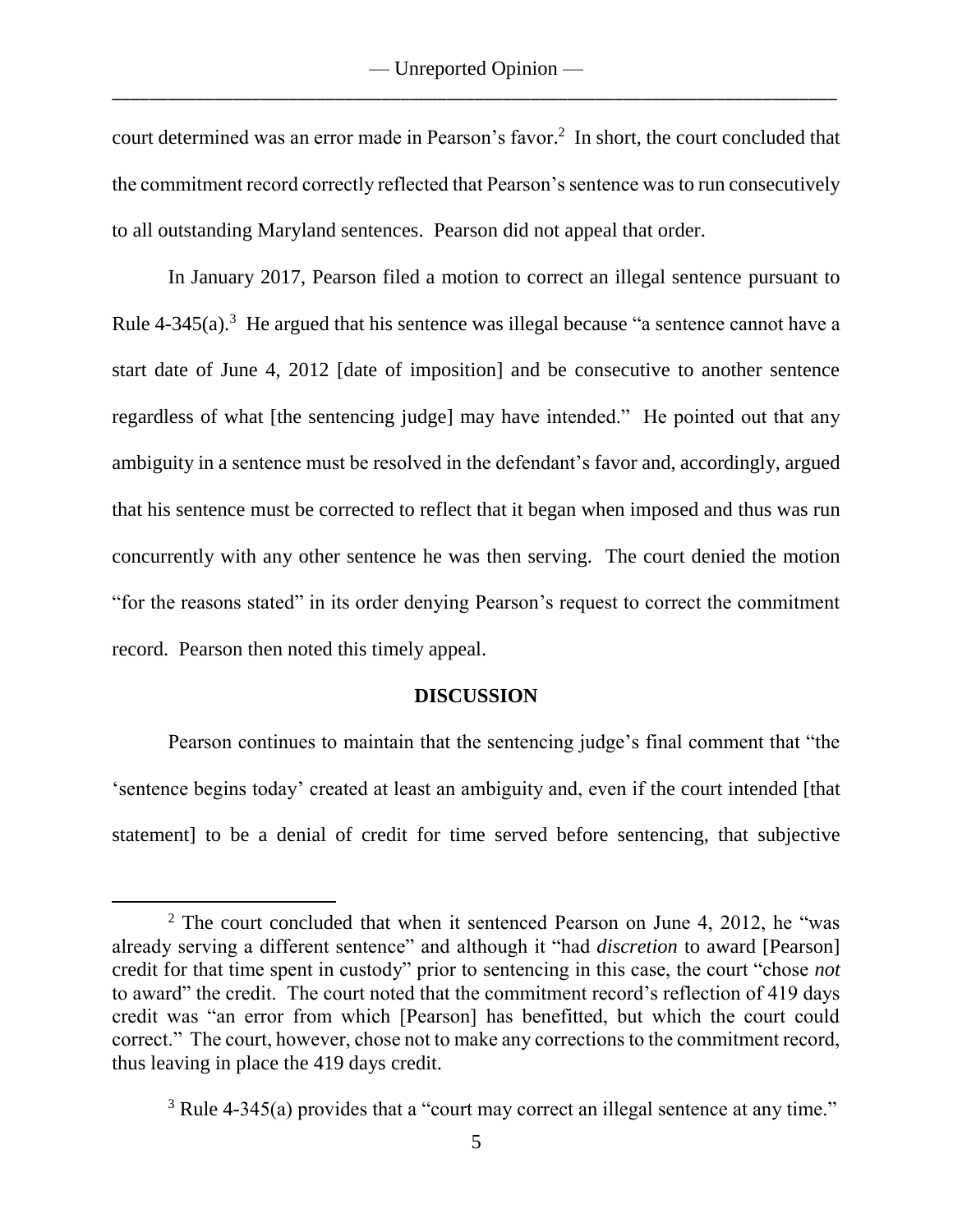intention does not control." The State responds that Pearson's sentence is not "inherently illegal" and, therefore, he is not entitled to the relief he seeks. Pearson replies that his claim "is cognizable under Rule 4-345(a) because the failure to properly correct his sentence will result in an illegal increase in sentence."

The correction of a sentence pursuant to Rule 4-345(a) is very narrow in scope. It applies only where "the illegality inheres in the sentence itself[.]" *Chaney v. State*, 397 Md. 460, 466 (2007). Thus, the Court of Appeals has limited the correction of a sentence under Rule 4-345(a) to those situations where there "has been no conviction warranting any sentence for the particular offense," *id.*, "the sentence is not a permitted one for the conviction upon which it was imposed," *id.,* or the sentence imposed exceeds the sentence agreed upon as a part of a binding plea agreement. *Matthews v. State*, 424 Md. 503, 514 (2012). In *Johnson v. State,* 427 Md. 356, 380 (2012), the Court of Appeals held that a Rule 4-345(a) motion was a proper vehicle for challenging a sentence that should not have been imposed because the offense upon which the defendant was convicted was not charged in the indictment, thus rendering both the conviction and the sentence illegal. None of these scenarios are present here.

Other types of error in a sentence, such as a procedural flaw or a court error committed during the sentencing proceeding, may not be raised in a Rule 4-345(a) motion. *See Tshiwala v. State*, 424 Md. 612, 619 (2012) (noting that "where the sentence imposed is not inherently illegal, and where the matter complained of is a procedural error, the complaint does not concern an illegal sentence for purposes of Rule 4-345(a)."); *State v.*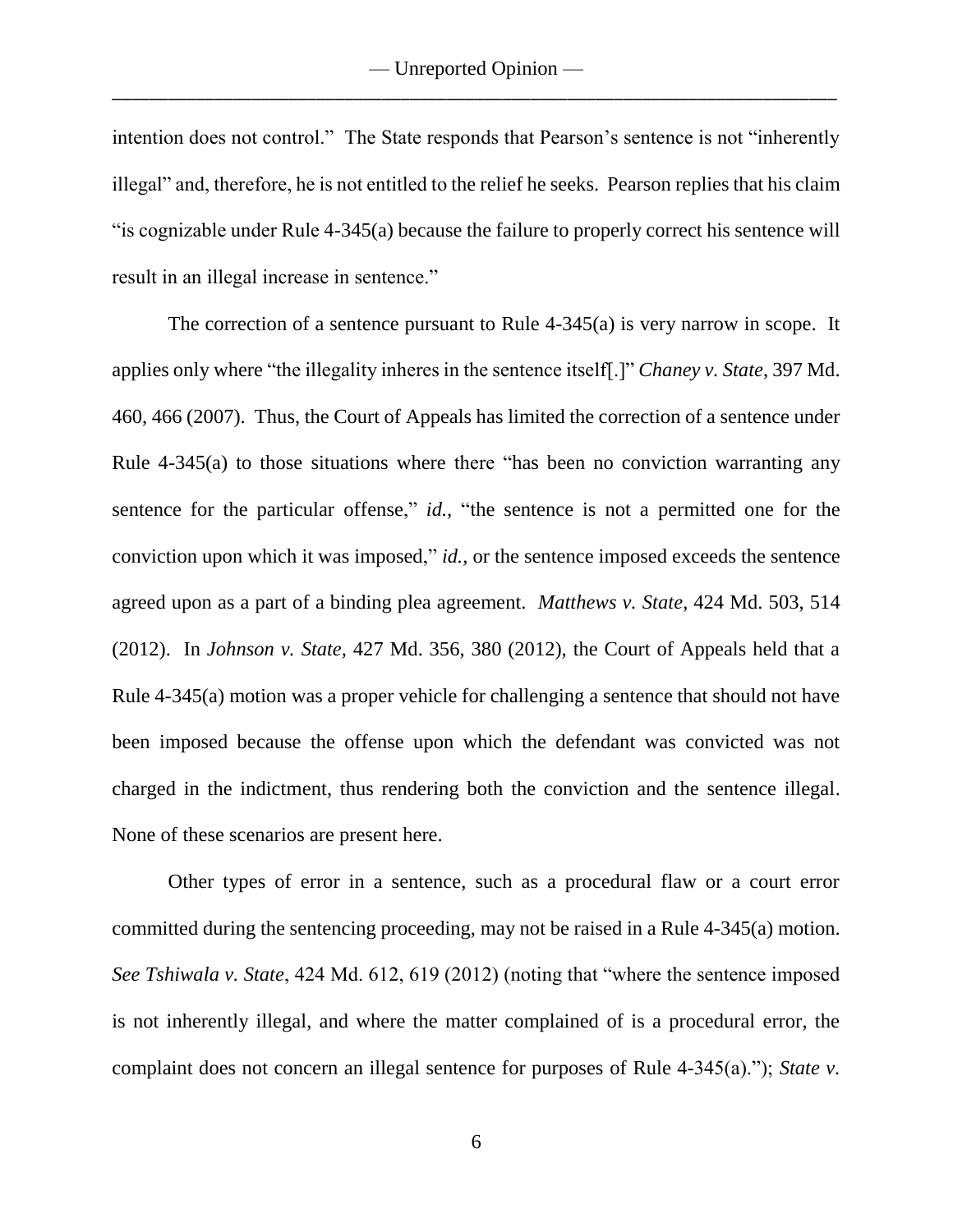*Wilkins,* 393 Md. 269, 284 (2006) (noting that to be subject to correction at any time, the illegality must "inhere in the sentence, not in the judge's actions.").

The sentence Pearson received for second-degree burglary was permitted because it did not exceed the statutory maximum of fifteen years' imprisonment and it did not breach the sentencing terms of his plea agreement. Pearson does not contend otherwise. Moreover, the court had the discretion to run his sentence consecutive to any outstanding sentence, a fact Pearson does not dispute. *See State v. Parker,* 334 Md. 576, 592-93 (1994) (The court's power to impose a sentence "includes the determination of whether a sentence will be consecutive or concurrent" to any outstanding sentence.).

We hold that Pearson's allegation that his sentence is ambiguous, and hence illegal because the court ordered that his sentence was to run consecutive to any outstanding sentence *and* stated that his sentence "begins today," is a contention that does not fall within the narrow concept of an inherently illegal sentence that may be corrected at any time pursuant to Rule 4-345(a). Consequently, the issue Pearson is raising is not properly before this Court.

Given that Pearson did not raise the issue in a timely filed application for leave to appeal following sentencing, the proper course of action was the one he in fact undertook, that is, to file a motion with the circuit court to correct the commitment record. When considering that request, the court concluded that the sentencing transcript was not ambiguous and denied relief. As noted, Pearson did not appeal the court's order denying his request to correct the commitment record and a motion to correct an illegal sentence "is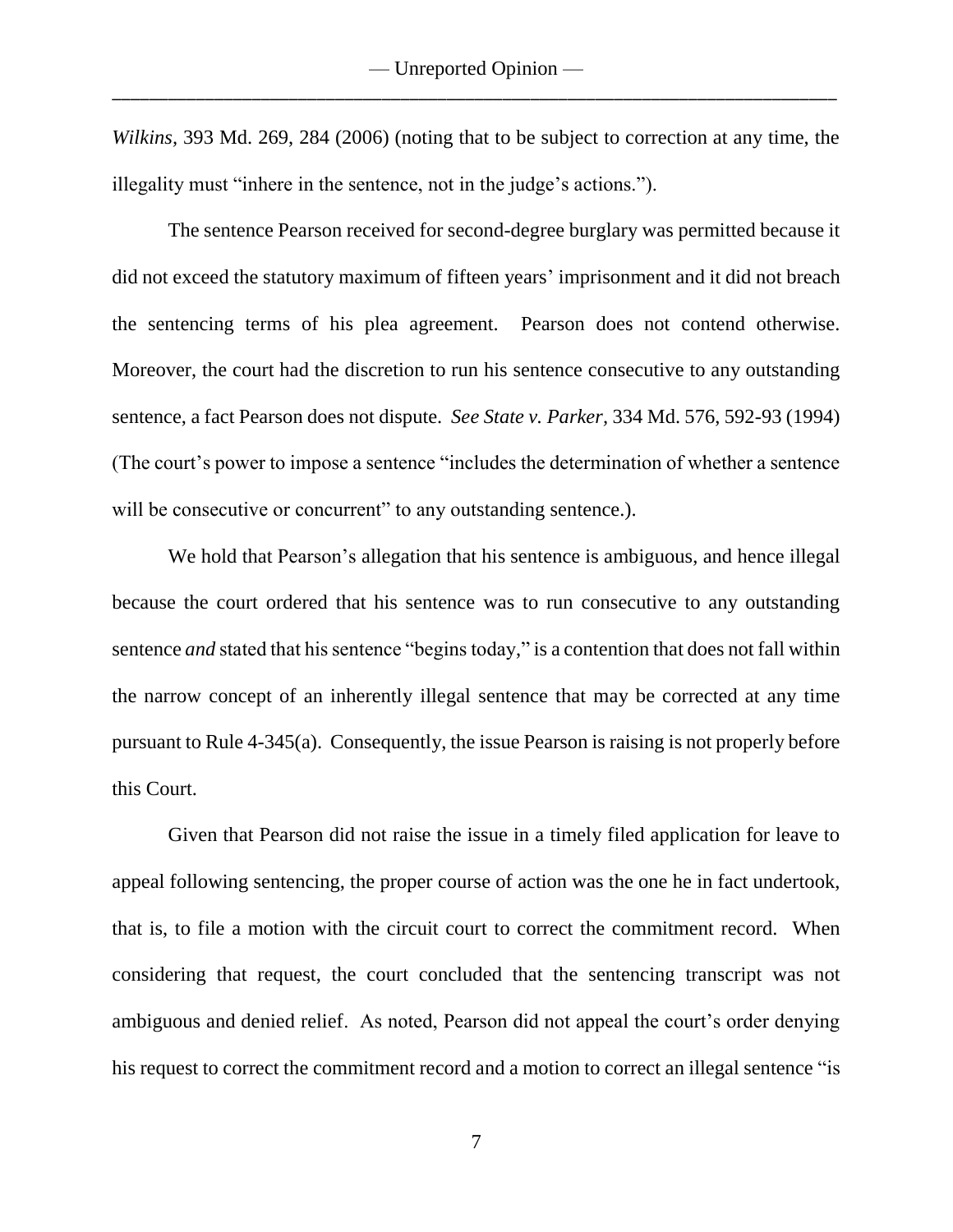not an alternative method of obtaining belated appellate review[.]" *Colvin v. State,* 450 Md. 718, 725 (2016) (quotation omitted).

Even if the issue was properly before us, we would conclude that it is without merit as we perceive no actual ambiguity in the sentencing transcript. The court clearly ordered the sentence to run consecutive to any outstanding sentence. Pearson wishes us to view the court's final comment that "[t]he sentence begins today" in isolation, rather than in the context of his request for credit for time served. We decline to do so.

Moreover, any perceived ambiguity in the court's oral pronouncement of sentence was removed by the contemporaneously prepared commitment record and docket entry which both reflect a sentence of five years' imprisonment, "consecutive to the last sentence to expire of all outstanding and unserved Maryland sentences." The courtroom clerk's "work sheet" and the court's "report" to the county sheriff, both prepared on the day of sentencing, also indicated that the sentence imposed was five years' imprisonment, "consecutive to any/all unserved Md. sentences." In *Dutton v. State,* 160 Md. App. 180 (2004), *cert. denied,* 385 Md. 512 (2005), we determined that a review of "the entire record" – the transcript, docket entry, and commitment record – dispelled any potential ambiguity that might have existed as to whether Dutton's sentence was ordered to run consecutive to or concurrent with any other sentence. *Id.* at 193-194. The same is true here.

Finally, we note that Pearson himself clearly understood that his sentence was ordered to run consecutive to his outstanding sentence. After sentence was pronounced

8